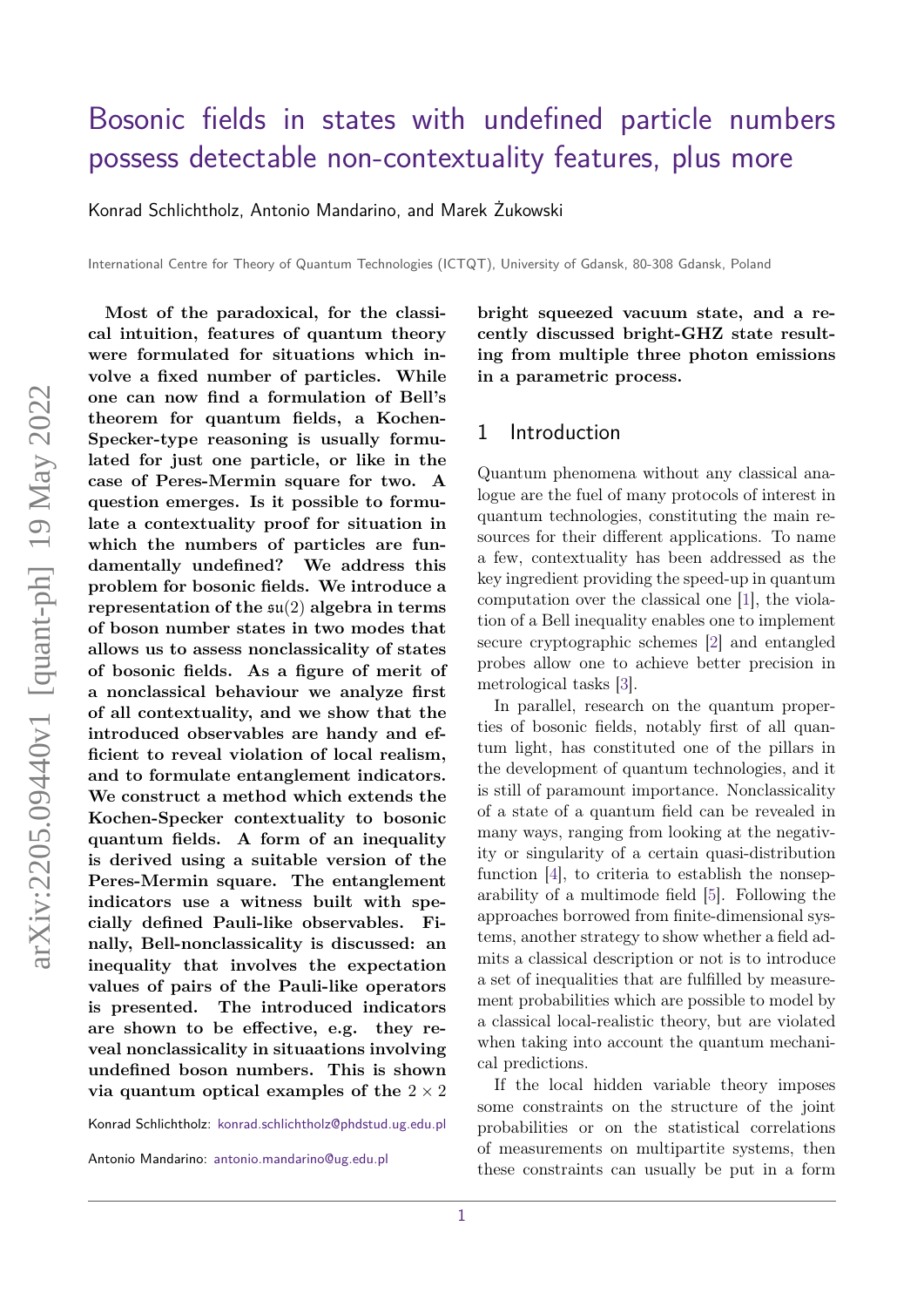of linear Bell inequalities. While if we consider hidden variable theories in which predetermined measurement values of any (degenerate) observable do not depend on the context in which the observable is measured, then the constraints are of Kochen-Specker type. A context is defined by a non-degenerate observable, which commutes with the observable in question, see e.g. [\[6\]](#page-10-5).

Here, we focus on the quantification of different forms of nonclassicality for optical fields introducing a suitable set of operators defined in terms of the number states of two modes of the field. Their mathematical expressions are handy and allow us to map some results derived for qubitsystems to optical states. We remark here that, despite our efforts, we still do not have a clear picture of how such measurements can be implemented in an experimental scenario. This poses an interesting experimental challenge.

#### <span id="page-1-4"></span>2 Pauli-like operators for bosonic fields

Let us introduce a set of Hermitian operators for optical fields which generalize the Pauli matrices in a Fock space describing two distinguishable modes of a bosonic field:

$$
\hat{G}_0 = \mathbb{1} - \sum_n |n, n\rangle \langle n, n|,
$$
\n(1)

$$
\hat{G}_1 = \sum_{n \neq m} |n, m\rangle \langle m, n|,
$$
\n(2)

$$
\hat{G}_2 = -i \operatorname{sign}(\hat{a}^\dagger \hat{a} - \hat{b}^\dagger \hat{b}) \sum_{n \neq m} |n, m\rangle \langle m, n| \,, \quad (3)
$$

$$
\hat{G}_3 = \text{sign}(\hat{a}^\dagger \hat{a} - \hat{b}^\dagger \hat{b}),\tag{4}
$$

where  $\hat{a}^{\dagger}, \hat{b}^{\dagger}$  are creation operators of two orthogonal bosonic modes,  $\mathbbm{1}$  is the two mode identity, and  $|n,m\rangle = \frac{1}{\sqrt{1-\mu}}$  $\frac{1}{n!m!}a^{\dagger n}b^{\dagger m}|\Omega\rangle$ , with  $|\Omega\rangle$  being the vacuum. The operator  $\hat{G}_3$  coincides with one of sign Stokes operators introduced in [\[7\]](#page-10-6). The operators  $\hat{G}_i$  can also be written in more compact form:

<span id="page-1-5"></span>
$$
\hat{G}_i = \begin{pmatrix} \hat{S}_R^\dagger & \hat{P}_R^\dagger \end{pmatrix} \sigma_i \begin{pmatrix} \hat{S}_R \\ \hat{P}_R \end{pmatrix} = \overrightarrow{V}^\dagger \sigma_i \overrightarrow{V}, \quad (5)
$$

where  $\sigma_i$  is the *i*-th Pauli matrix,  $\vec{V}^{\dagger}$  =  $\left(\begin{array}{cc} \hat{S}^{\dagger}_{R} & \hat{P}^{\dagger}_{R} \end{array}\right)$  and

$$
\hat{P}_R = \sum_{m>n} |n,m\rangle \langle n,m| \,, \tag{6}
$$

$$
\hat{S}_R = \sum_{m>n} |n,m\rangle \langle m,n| \,. \tag{7}
$$

These operators fulfill the same commutation relation as Pauli matrices:

<span id="page-1-0"></span>
$$
[\hat{G}_i, \hat{G}_j] = 2i\epsilon_{ijk}\hat{G}_k, \tag{8}
$$

where  $i, j, k = 1, 2, 3$ . They also fulfill the anticommutation relation:

<span id="page-1-1"></span>
$$
\{\hat{G}_i, \hat{G}_j\} = 2\delta_{ij}\hat{G}_0,\tag{9}
$$

and from that follows (for details, see Appendix  $A)$ :

<span id="page-1-3"></span>
$$
\hat{G}_i \hat{G}_j = \delta_{ij} \hat{G}_0 + i \epsilon_{ijk} \hat{G}_k.
$$
 (10)

The  $\hat{G}_0$  operator plays an analogous role of the identity, i.e.  $\hat{\sigma}_0 = \mathbb{1}$ , and obviously it commutes with all the other  $G_i$  operators. Since these operators satisfy the commutation relation in [\(8\)](#page-1-0), they are a representation of the two-boson  $\mathfrak{su}(2)$ algebra. Such a representation has advantages over the standard two mode representation of  $\mathfrak{su}(2)$  [\[8\]](#page-10-7) given by:

<span id="page-1-2"></span>
$$
\hat{S}_i = \frac{1}{2} A^\dagger \sigma_i A,\tag{11}
$$

where  $A^{\dagger} = (\hat{a}^{\dagger}, \hat{b}^{\dagger})$ . It fulfills the anticommutation relation [\(9\)](#page-1-1), in contrast to the Stokes operators [\(11\)](#page-1-2). This propriety turns to be crucial in a generalization of the Peres-Mermin square. Moreover, the  $\hat{G}_i$  operators are bounded (see Appendix [B\)](#page-9-0) contrary to those previously introduced in [\(11\)](#page-1-2). We remark that the new operators *under unitary transformation of the modes* do not form an equivalent  $\mathfrak{su}(2)$  representation. In fact, given two sets of new operators,  $G_i$  and  $G'_i$ , for different modes basis namely  $\hat{a}, \hat{b}$  and  $\hat{a}', \hat{b}',$  they are not linked through unitary transformation of the modes (see Appendix [C\)](#page-9-1) as it is for the Stokes operator defined in [\(11\)](#page-1-2).

## 3 Contextuality for quantum optical fields

The Kochen-Specker theorem [\[9\]](#page-10-8) asserts that quantum mechanics is not compatible with any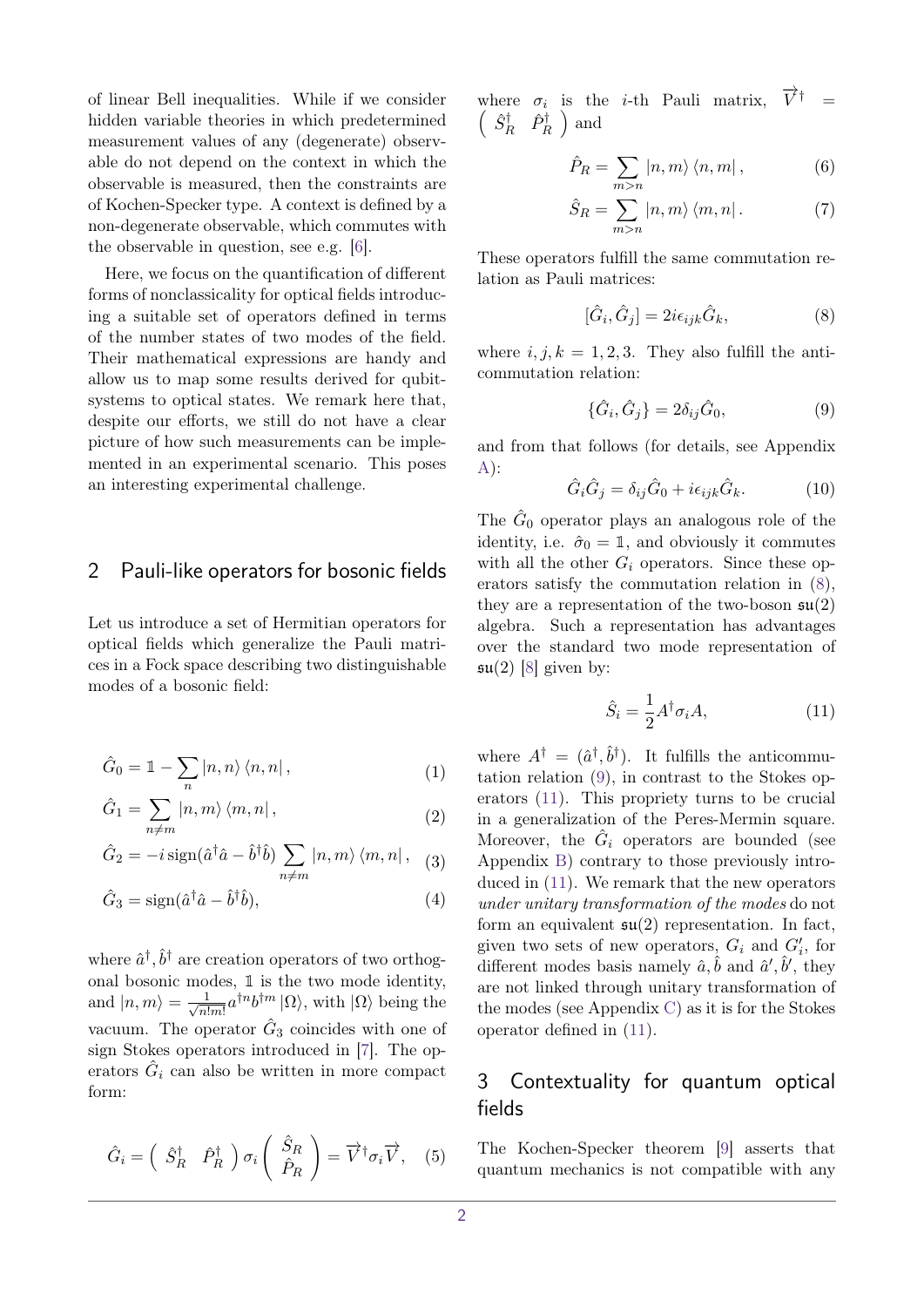local hidden variable noncontextual theory. Here, noncontextuality means that the value for an observable predicted by such a theory is independent of the experimental context, namely the set of other co-measurable observables are simultaneously measured. In classical physics, the measurement outcomes of several observables do not depend on the order in which such quantities are measured. At the same time, quantum mechanics forbids existence of joint probability distributions for non-compatible observables. Noncontextual description of quantum measurements has been experimentally falsified for systems with a definite number of particles [\[10,](#page-10-9) [11\]](#page-10-10). However, few attempts have been proposed till now to quantify and measure it for systems allowing states with an undefined number of particles, such as quantum optical fields [\[12,](#page-10-11) [13\]](#page-10-12). Finding such examples is not an academic question, as one can imagine that in future there might be quantum informational processes based on such systems and such states.

#### 3.1 Peres-Mermin square for optical observables

We introduce a version of the Peres-Mermin square [\[14,](#page-10-13) [15\]](#page-10-14) for the  $2 \times 2$  mode states of quan- $\tt{tum}$  optical fields, given that the operators  $\hat{G}_i$  fulfill [\(10\)](#page-1-3) as Pauli matrices do. Following the convention already introduced in [\[12\]](#page-10-11), we denote by  $\hat{A}_{pq}$  observables such that if two of those observables share a common index, they commute, i.e., the order in which they are measured does not have an impact on the outcome. We chose nine of such observables by mapping the Peres-Mermin square in the following way  $\hat{\sigma}_i^1 \otimes \hat{\sigma}_j^2 \rightarrow \hat{G}_i^1 \hat{G}_j^2$ , where superscripts denote the measuring parties. The Peres-Mermin square for the set of observables of the quantum optical fields reads:

| $\tilde{A}_{ij}$ |                         | $i = 1$ $i = 2$ $i = 3$          |                                  |
|------------------|-------------------------|----------------------------------|----------------------------------|
| $j=1$            | $\hat G_3^1 \hat G_0^2$ | $\hat G_0^1 \hat G_3^2$          | $\hat{G}_{3}^{1}\hat{G}_{3}^{2}$ |
| $j=2$            | $\hat G_0^1 \hat G_1^2$ | $\hat{G}_{1}^{1}\hat{G}_{0}^{2}$ | $\hat{G}_{1}^{1}\hat{G}_{1}^{2}$ |
| $j=3$            | $\hat G_3^1 \hat G_1^2$ | $\hat{G}_{1}^{1}\hat{G}_{3}^{2}$ | $\hat G_2^1 \hat G_2^2$          |

Following the method proposed in [\[16\]](#page-10-15) to test whether quantum mechanics violates the bound imposed by a noncontextual hidden variable theory, we consider the following operator:

<span id="page-2-0"></span>
$$
\hat{O} = \hat{A}_{11}\hat{A}_{12}\hat{A}_{13} + \hat{A}_{21}\hat{A}_{22}\hat{A}_{23} + \hat{A}_{31}\hat{A}_{32}\hat{A}_{33} \n+ \hat{A}_{11}\hat{A}_{21}\hat{A}_{31} + \hat{A}_{12}\hat{A}_{22}\hat{A}_{32} - \hat{A}_{13}\hat{A}_{23}\hat{A}_{33},
$$
\n(12)

where, in each term, one index is shared among the three operators  $\hat{A}_{pq}$ . We make here an observation: the observables we have introduced are not dichotomic, whereas they have spectrum {−1*,* 0*,* 1}. This is in contrast to the observable used in the original construction of the Peres-Mermin square, namely the spin $-\frac{1}{2}$  $\frac{1}{2}$  observables. However, the maximal average value of the expression [\(12\)](#page-2-0) in a noncontextual hidden variable (NCHV) model computed via the method given in [\[16\]](#page-10-15) yields the same value 4, both for dichotomic observables and for our generalized Pauli-observable for two radiation modes. Thus, we obtain the inequality:

<span id="page-2-2"></span>
$$
\langle A_{11}A_{12}A_{13} + A_{21}A_{22}A_{23} + A_{31}A_{32}A_{33} + A_{11}A_{21}A_{31} + A_{12}A_{22}A_{32} - A_{13}A_{23}A_{33}\rangle_{NCHV} \le 4.
$$
\n(13)

For the quantum case we observe that the first five terms of [\(12\)](#page-2-0) have the same form  $\hat{G}_0^1 \hat{G}_0^2$  and the last term is equal to  $-\hat{G}_0^1 \hat{G}_0^2$ . Thus, as expected  $1 \rightarrow \hat{G}_0$ . The operator  $\hat{G}_0^{\dagger} \hat{G}_0^2$  is a projection into the subspace of states having a different number of photons in both modes per each part. The subspace of such states is spanned by vectors  $|k, l; m, n\rangle$  which are  $a_1^{\dagger k}$  $\binom{1}{1}^k b_1^{\dagger l}$  $a_1^{\dagger l}a_2^{\dagger m}$  $\frac{\dagger m}{2}b_2^{\dagger n}$  $S_2^{\uparrow n}|\Omega\rangle$  after normalization. The lower indices of creation operators denote measurement parties,  $|\Omega\rangle$  is the vacuum state and  $k \neq l$ ,  $n \neq m$ . Meanwhile, states having the same number of particles in both modes in one of the parties i.e.  $k = l \vee n = m$ are in its orthogonal complement, to which we will refer as the *diagonal subspace*. As a consequence, the expectation value of such an operator for a generic state  $|\psi\rangle$  is

<span id="page-2-1"></span>
$$
\langle \hat{G}_0^1 \hat{G}_0^2 \rangle_{\psi} = 1 - P(d|\psi), \tag{14}
$$

where  $P(d|\psi)$  is the probability that we get as outcome an eigenvalue corresponding to a state belonging to the diagonal subspace when measuring  $\hat{G}_0^1 \hat{G}_0^2$  on the state  $|\psi\rangle$ . We can write the expectation value of the operator defined in Eq[.12](#page-2-0) as a function of the probability appearing in Eq. [14:](#page-2-1)

$$
\langle \hat{O} \rangle_{\psi} = 6 - 6P(d|\psi). \tag{15}
$$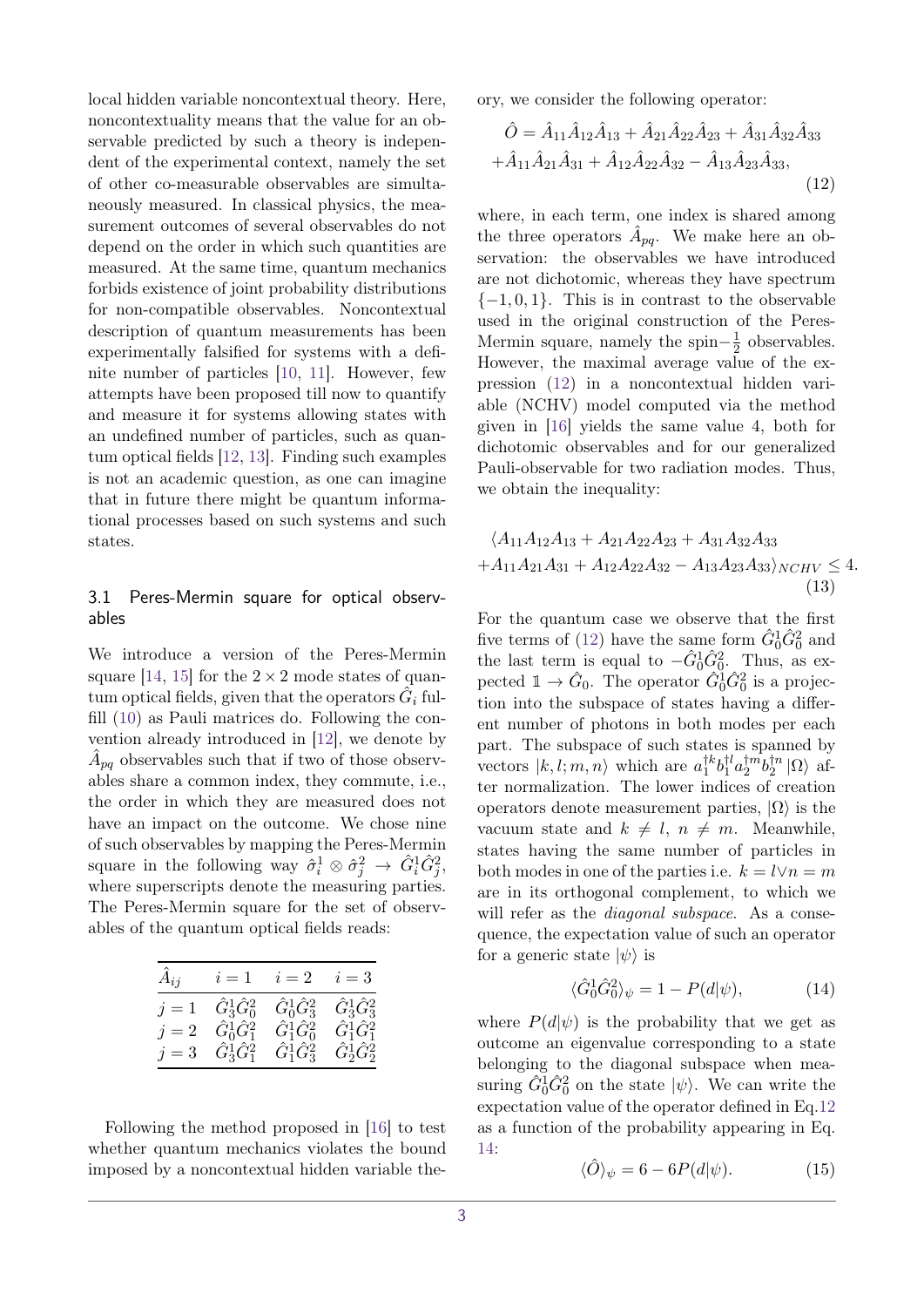Thus, we can detect contextuality if:

<span id="page-3-2"></span>
$$
P(d|\psi) < \frac{1}{3},\tag{16}
$$

as we have a violation of the inequality [\(13\)](#page-2-2). A pitfall of this approach is that we lose state independence when considering the inequality violation. Again, the reason relies on the spectrum of our observables and, in particular, on the existence of the zero eigenvalue. However, we can still test the contextuality of a large class of states useful for the implementation of quantum optical technologies.

We stress that such construction to generalize the Peres-Mermin square using standard Stokes  $\text{operators}~(2\hat{S}_i)$  and their normalized modification [\[17\]](#page-10-16) fails to give satisfactory results due to the fact that both version of Stokes operators do not fulfill the anticommutaion relations of Pauli matrices.

#### 3.2 Bright Squeezed Vacuum case

To substantiate our approach, we check when we observe a violation of the inequality in [\(13\)](#page-2-2) considering as paradigmatic example the  $2 \times 2$  Bright Squeezed Vacuum (BSV). This state consists of two orthogonal modes per part and it can be written in the form:

$$
|\psi_{-}\rangle = \frac{1}{\cosh^{2}(\Gamma)} \sum_{n=0}^{\infty} \frac{\tanh^{n}(\Gamma)}{n!} (a_{1}^{\dagger} b_{2}^{\dagger} - a_{2}^{\dagger} b_{1}^{\dagger})^{n} |\Omega\rangle
$$

$$
= \frac{1}{\cosh^{2}(\Gamma)} \sum_{n=0}^{\infty} \sqrt{n+1} \tanh^{n}(\Gamma) |\psi^{n}\rangle ,
$$
(17)

where  $a_X^{\dagger}, b_X^{\dagger}(a_X, b_X)$  are the creation (annihilation) operators of the two orthogonal modes assigned to one of the two beams transmitted to the measurement part  $X = 1, 2$ . Furthermore, the parameter  $\Gamma$  denotes the amplification gain and it is related to the power of the coherent source impinging on the nonlinear crystal in the parametric down conversion process and

$$
|\psi_{-}^{n}\rangle = \frac{1}{\sqrt{n+1}} \sum_{m=0}^{n}
$$
  

$$
(-1)^{m} |(n-m)_{a_1}, m_{b_1}; m_{a_2}, (n-m)_{b_2}\rangle.
$$
 (18)

We note that when *n* is even, in the superposition in [\(18\)](#page-3-0) there is always one term that belongs to the diagonal subspace, namely the one having  $(n-m)_{a_x} = m_{b_x}$ , where  $x = 1, 2$ . In contrast, for

*n* odd, there are never terms from the diagonal subspace. Thus, by means of [\(17\)](#page-3-1) the conditional probability of observing a result that can be associated with a state belonging to the diagonal subspace whenever a bright squeezed vacuum state is prepared reads:

$$
P(d|BSV) = \frac{1}{\cosh^4(\Gamma)} \sum_{n=0}^{\infty} \tanh^{4n}(\Gamma) = \text{sech}(2\Gamma).
$$
\n(19)

From that follows that for Γ *>* 0*.*89 the BSV state does not allow a noncontextual hidden variable description, because in this range inequality [\(16\)](#page-3-2) is fulfilled. In the limit of high pump power, namely for  $\Gamma \to \infty$ , we have  $P(d|BSV) = 0$ . Thus, in the limit of mean photon number tending to infinity we obtain the same violation as in the case of qubits, which we shall address in the next section.

#### 3.3 Qubit case

The original formulation of the Peres-Mermin square was in terms of qubit observables, so we can check if it is possible to retrieve the original Peres-Mermin square for qubits within the formalism we developed in Section [2.](#page-1-4) Restricting to states with a single photon excitation per mode, we have a four dimensional subspace of a bipartite system (where the reduced state for each party has dimension two) and we recover the two qubits measurement scenario. As this subspace does not contain any diagonal states, we have the following:

$$
\langle \hat{O} \rangle_{qubit} = 6. \tag{20}
$$

<span id="page-3-1"></span><span id="page-3-0"></span>We recall that it is the same quantum expectation value as if one would construct analog of [\(12\)](#page-2-0) using original Peres-Mermin square based on Pauli matrices [\[16\]](#page-10-15). Moreover, when the operators  $\hat{G}_i^X$  act on states having one excitation per each beam *X* (note that each beam consists of two bosonic modes), they behave exactly as the standard Pauli matrices. Therefore, the original result is retrieved with its state independence and the original Peres-Mermin paradox can be obtained in our approach. Note that state independence is also retrieved for subspaces of states restricted to odd number of bosons per beam as it does not contain any diagonal state.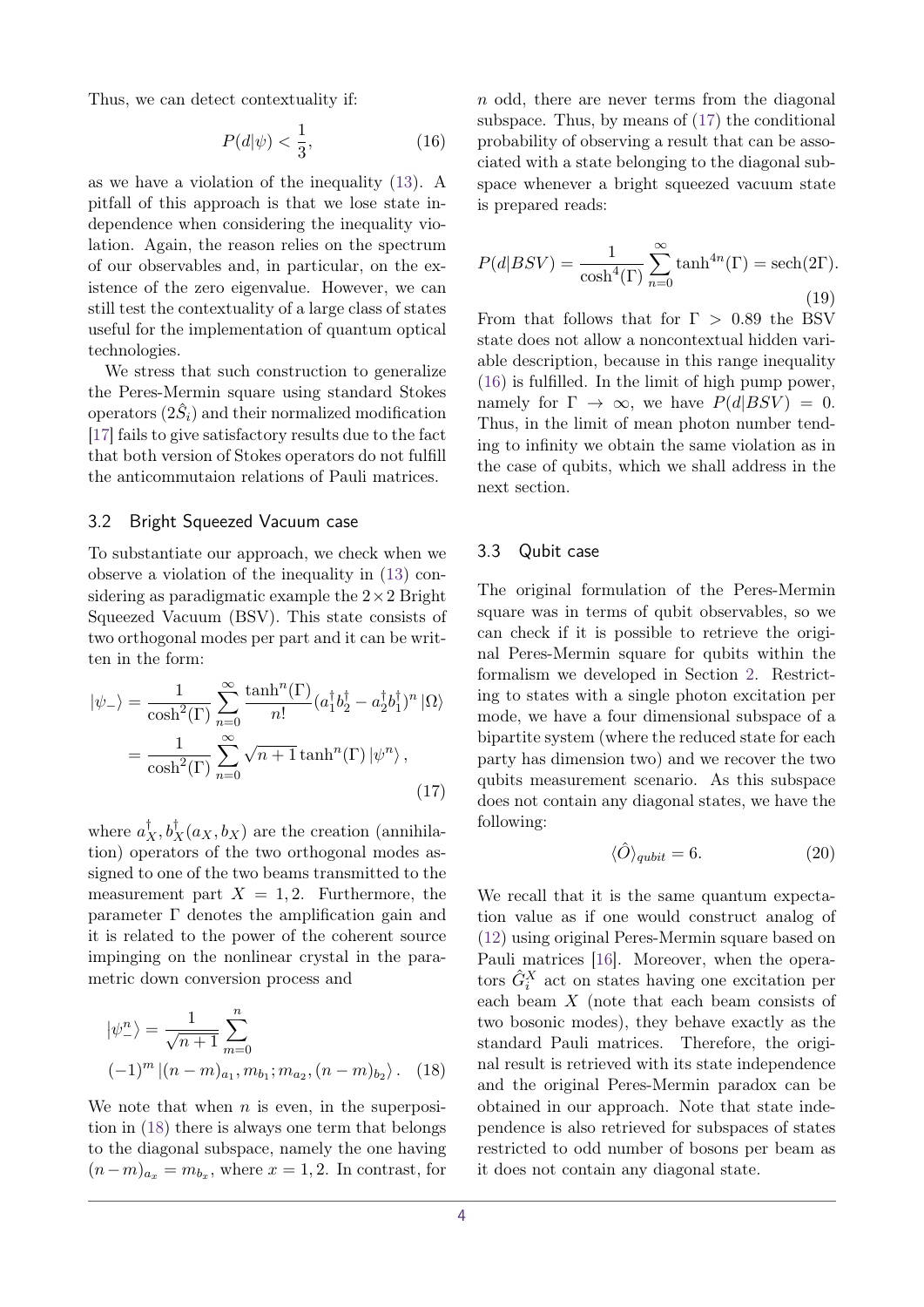### 4 Entanglement

We address now if operators  $\hat{G}_i$  can detect entanglement and whether they constitute advantage for this aim. To address the problem, we start proving that for any entanglement indicator written in the *n*-qubits of the form:

$$
\hat{\mathcal{W}} = \sum_{s_1, \dots, s_n = 0}^{3} w_{s_1, \dots, s_n} \bigotimes_{i=1}^{n} \hat{\sigma}_{s_i}^i, \qquad (21)
$$

exists a correspondence that maps the *n*−qubits entanglement indicator into a 2*n*−bosonic modes entanglement indicator, that reads:

<span id="page-4-4"></span>
$$
\hat{\mathcal{W}} \to \hat{\mathcal{W}}_G = \sum_{s_1, \dots, s_n = 0}^{3} w_{s_1, \dots, s_n} \prod_{i=1}^{n} \hat{G}_{s_i}^i.
$$
 (22)

such that for any separable state  $\rho_{sep}$  the following relation holds

<span id="page-4-0"></span>
$$
\text{Tr}\left\{\hat{W}_{G}\rho_{sep}\right\} = \langle \hat{\mathcal{W}}_{G}\rangle_{sep} \ge 0. \tag{23}
$$

The proof proceeds in an analogous way to the one given in [\[18\]](#page-10-17) for Stokes operators. To show how the mapping works we start with the case of  $n = 2$ . In order to prove [\(23\)](#page-4-0) we have to show that for any mixed state  $\rho$  it is possible to find a density matrix  $\hat{\mathcal{M}}_{\rho}$  describing a two-qubit state, which fulfill the following relation:

<span id="page-4-1"></span>
$$
\frac{\langle \mathcal{W}_G \rangle_{\rho}}{\langle \hat{G}_0^1 \hat{G}_0^2 \rangle_{\rho}} = \text{Tr} \left[ \hat{\mathcal{W}} \hat{\mathcal{M}}_{\rho} \right]. \tag{24}
$$

We compute the expectation value of  $\hat{G}_{\eta}^1 \hat{G}_{\nu}^2$  on a pure state  $|\phi\rangle$  using for the operators the expressions in Eq. [\(5\)](#page-1-5), obtaining as a result:

$$
\langle \hat{G}_{\eta}^{1} \hat{G}_{\nu}^{2} \rangle_{|\phi\rangle} = \sum_{k,l=1}^{2} \sum_{n,m=1}^{2} \sigma_{\eta}^{kl} \sigma_{\nu}^{mn} \langle \Phi_{km} | \Phi_{ln} \rangle
$$
  
= Tr  $\left[ \hat{\sigma}_{\eta}^{1} \otimes \hat{\sigma}_{\nu}^{2} \hat{M}_{\phi} \right],$  (25)

where  $|\Phi_{ln}\rangle = \hat{V}_l^1 \hat{V}_n^2 |\phi\rangle$  and  $\hat{V}_l^i$  is the *l*-th element of the vector  $\overrightarrow{V}$  that acts on the modes of the *i*-th party as in [\(5\)](#page-1-5). The matrix  $\hat{M}_{\phi}$  has elements of the form  $\langle \Phi_{km} | \Phi_{ln} \rangle$ . This matrix is Gramian, therefore it is positive. Moreover, the following inequality:

$$
0 < \operatorname{Tr}\left[\hat{M}_{\phi}\right] = \langle \hat{G}_0^1 \hat{G}_0^2 \rangle_{\phi} \le 1,\tag{26}
$$

holds with the exception for cases where  $|\phi\rangle$  is in the subspace of diagonal states. However, those

cases are not interesting as the expectation value of  $\hat{W}_G$  is 0 and thus it cannot change the bound for separable states [\(23\)](#page-4-0). We can now define the density matrix for a two-qubits system which ful-fills [\(24\)](#page-4-1) for a pure state  $\rho = |\phi\rangle\langle\phi|$ :

$$
\hat{\mathcal{M}}_{|\phi\rangle} = \frac{\hat{M}_{\phi}}{\langle \hat{G}_0^1 \hat{G}_0^2 \rangle_{\phi}}.
$$
\n(27)

For a mixed state  $\rho$ , which is a convex combination of states  $|\phi_i\rangle \langle \phi_i|$ , we get the following density matrix:

<span id="page-4-2"></span>
$$
\hat{\mathcal{M}}_{\rho} = \frac{\sum_{i} p_{i} \hat{M}_{\phi_{i}}}{\sum_{i} p_{i} \operatorname{Tr} \left[ \hat{M}_{\phi_{i}} \right]}.
$$
\n(28)

Consider a pure separable state of two-beam bosonic field  $|\psi^{12}\rangle_{sep} = F_1^{\dagger}F_2^{\dagger}$  $\binom{1}{2}$  | $\Omega$  where  $F_X^{\dagger}$  is polynomial in the creation operators of the beam *X*. For such states, the following factorization occures:

$$
_{sep} \langle \Phi_{km} | \Phi_{ln} \rangle_{sep} = \langle \Psi_k^1 | \Psi_l^1 \rangle \langle \Psi_m^2 | \Psi_n^2 \rangle, \quad (29)
$$

where  $|\Psi_l^X\rangle = \hat{V}_l^X F_X^{\dagger} |\Omega\rangle$ . Thus, the matrix  $\hat{M}_{\psi^{12}}$  factorizes into  $\hat{M}_{\psi}^1 \hat{M}_{\psi}^2$ , where matrix elements of  $\hat{M}_{\psi}^{X}$  are given by  $\langle \Psi_{k}^{X} | \Psi_{l}^{X} \rangle$ . The matrix  $\hat{M}_{\psi}^{X}$  after normalization is a well defined density matrix of qubit based on analogous arguments to those presented for  $\hat{\mathcal{M}}_{\rho}$ . Due to the factorization of the density matrix  $\mathcal{\hat{M}}_{\psi}$ , it describes a pure separable state in the two-qubit space, thus:

<span id="page-4-3"></span>
$$
\langle \hat{\mathcal{W}} \rangle_{\hat{\mathcal{M}}_{\psi}} \ge 0. \tag{30}
$$

As a mixed state is separable iff it is a convex combination of pure separable states, the matrix associated with such separable mixed state  $\rho'$  of the form [\(28\)](#page-4-2) is a convex combination of two-qubit separable density matrices  $\hat{M}_{\psi_i}/\sum_i p_i \text{Tr}\left[\hat{M}_{\psi_i}\right]$ . Using [\(30\)](#page-4-3), we get that for any separable mixed state  $\rho'$  following inequality holds:

$$
\langle \hat{\mathcal{W}} \rangle_{\hat{\mathcal{M}}_{\rho'}} = \frac{\sum_{i} p_i \langle \hat{\mathcal{W}} \rangle_{\hat{\mathcal{M}}_{\psi_i}}}{\sum_{i} p_i \operatorname{Tr} \left[ \hat{M}_{\psi_i} \right]} \ge 0. \tag{31}
$$

Thus, from the formula [\(24\)](#page-4-1) we get:

$$
\langle \hat{\mathcal{W}}_G \rangle_{sep} = \langle \hat{\mathcal{W}}_G \rangle_{\rho'} \ge 0, \tag{32}
$$

which is the condition for  $\hat{W}_G$  to be an entanglement indicator.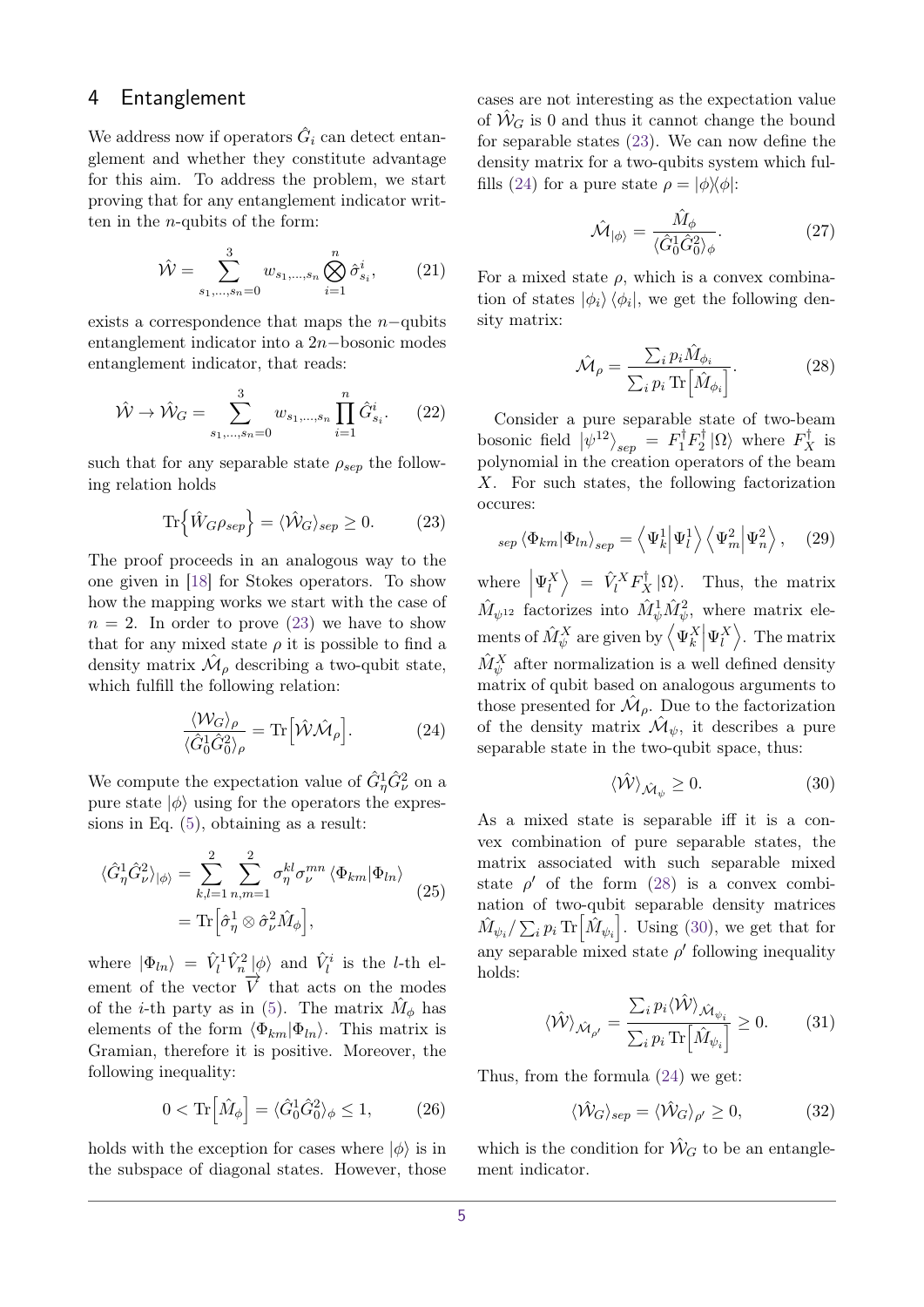We check if such a mapping is true for any *n*qubit case. Let us start extending it to the three qubits scenario. In such a case, any pure partially separable state of the three-beam bosonic field  $|\psi^{123}\rangle$  can be written in factorized form, for example  $|\psi^{123}\rangle_{sep} = F_1^{\dagger} F_{23}^{\dagger} |\Omega\rangle$  where  $F_{XY}^{\dagger}$  is a polynomial of creation operators associated with beams *X* and *Y* . Now we can analogously find the density matrix for 3-qubit state  $\hat{\mathcal{M}}_{\psi^{123}} =$  $\hat{\mathcal{M}}_{\psi}^{1} \hat{\mathcal{M}}_{\psi}^{23}$  which partially factorizes. Because the expectation value for any 3-qubit entanglement indicator is non-negative for partially factorizable 3-qubit density matrices, inequality [\(23\)](#page-4-0) holds also for the three-beam case. Further extensions can be made following the previous arguments.

#### <span id="page-5-5"></span>4.1 Entanglement of the bright GHZ state

Now we can adopt entanglement indicators for *n*-qubit states to examine the entanglement of states of bosonic fields. Let us recall the bright GHZ state (BGHZ), whose construction and entanglement has been presented in [\[19\]](#page-10-18) for some range of amplification gain. This state is a generalization of two beam squeezed vacuum into the case of three beams. Current advancements in quantum optical experiments allow one to think about such generalizations to be feasible experimentally in the near future [\[20\]](#page-10-19). The usual methods used in the theoretical description of the generation of squeezed states, such as the parametric approximation turns out to be not well suited for this generalization. This is because the perturbation series in such approximation diverges. Still, using the Padé approximation one can find approximate convergent parametric description. The resulting state has the following form:

$$
|BGHZ\rangle = \sum_{k=0}^{\infty} \sum_{m=0}^{k} C_{k-m}(\Gamma) C_m(\Gamma)
$$

$$
\times (\hat{a}_1^{\dagger} \hat{a}_2^{\dagger} \hat{a}_3^{\dagger})^{k-m} (\hat{b}_1^{\dagger} \hat{b}_2^{\dagger} \hat{b}_3^{\dagger})^m |\Omega\rangle ,
$$
(33)

where  $\hat{a}_X^{\dagger}$ ,  $\hat{b}_X^{\dagger}$  are creation operators in two orthogonal modes signed to an observer *X* and  $C_m(\Gamma)$  are complex coefficients which can be ob-tained with the method from [\[19\]](#page-10-18) for  $\Gamma < 0.9$ . We can use our mapping  $\sigma_i^1 \otimes \sigma_j^2 \otimes \sigma_k^3 \to \hat{G}_i^1 \hat{G}_j^2 \hat{G}_k^3$  to obtain a new entanglement indicator from the entanglement indicator tailored for GHZ state presented in [\[21\]](#page-10-20):

<span id="page-5-0"></span>
$$
\mathcal{W} = \frac{3}{2} \hat{G}_0^1 \hat{G}_0^2 \hat{G}_0^3 - \hat{G}_1^1 \hat{G}_1^2 \hat{G}_1^3 - \frac{1}{2} (\hat{G}_0^1 \hat{G}_3^2 \hat{G}_3^3 + \hat{G}_3^1 \hat{G}_0^2 \hat{G}_3^3 + \hat{G}_3^1 \hat{G}_3^2 \hat{G}_0^3).
$$
\n(34)

<span id="page-5-3"></span>

Figure 1: Expectation values of the entanglement indicator W for the BGHZ state versus  $\Gamma$  as in Equation [34.](#page-5-0) From the curve one can observe that with increasing Γ the probability of measuring eigenvalues associated with non-diagonal states increases. The range of  $\Gamma$  is dictated by the fact that the method of calculating the probabilities of the BGHZ state has finite range of applicability [\[19\]](#page-10-18).

We use now this indicator to check the entanglement of the BGHZ state.  $|BGHZ\rangle$ . It easy to see from Equation [33](#page-5-1) that it can be written as a superposition of states:

<span id="page-5-2"></span>
$$
|\psi_{nm}\rangle = \frac{1}{\sqrt{2}} \Big( |n_{a_1}, m_{b_1}; n_{a_2}, m_{b_2}; n_{a_3}, m_{b_3}\rangle + |m_{a_1}, n_{b_1}; m_{a_2}, n_{b_2}; m_{a_3}, n_{b_3}\rangle \Big), \quad (35)
$$

<span id="page-5-1"></span>and diagonal states (with the same number of bosons in all modes) because states of superposition [\(35\)](#page-5-2) have the same amplitudes in [\(33\)](#page-5-1) independently from the exact form of coefficients  $C_q(\Gamma)$ . Note that the states  $|\psi_{nm}\rangle$  are eigenstates of the operator  $\hat{G}_1^1 \hat{G}_1^2 \hat{G}_1^3$  with eigenvalue 1. This is because the first element of the superposition [\(35\)](#page-5-2) is turned into the second and vice versa under the action of  $\hat{G}_1^1 \hat{G}_1^2 \hat{G}_1^3$ . The action of such an operator on a diagonal state yields 0 and thus:

<span id="page-5-4"></span>
$$
\langle \hat{G}_1^1 \hat{G}_1^2 \hat{G}_1^3 \rangle_{BGHZ} = \langle \hat{G}_0^1 \hat{G}_0^2 \hat{G}_0^3 \rangle_{BGHZ}.\tag{36}
$$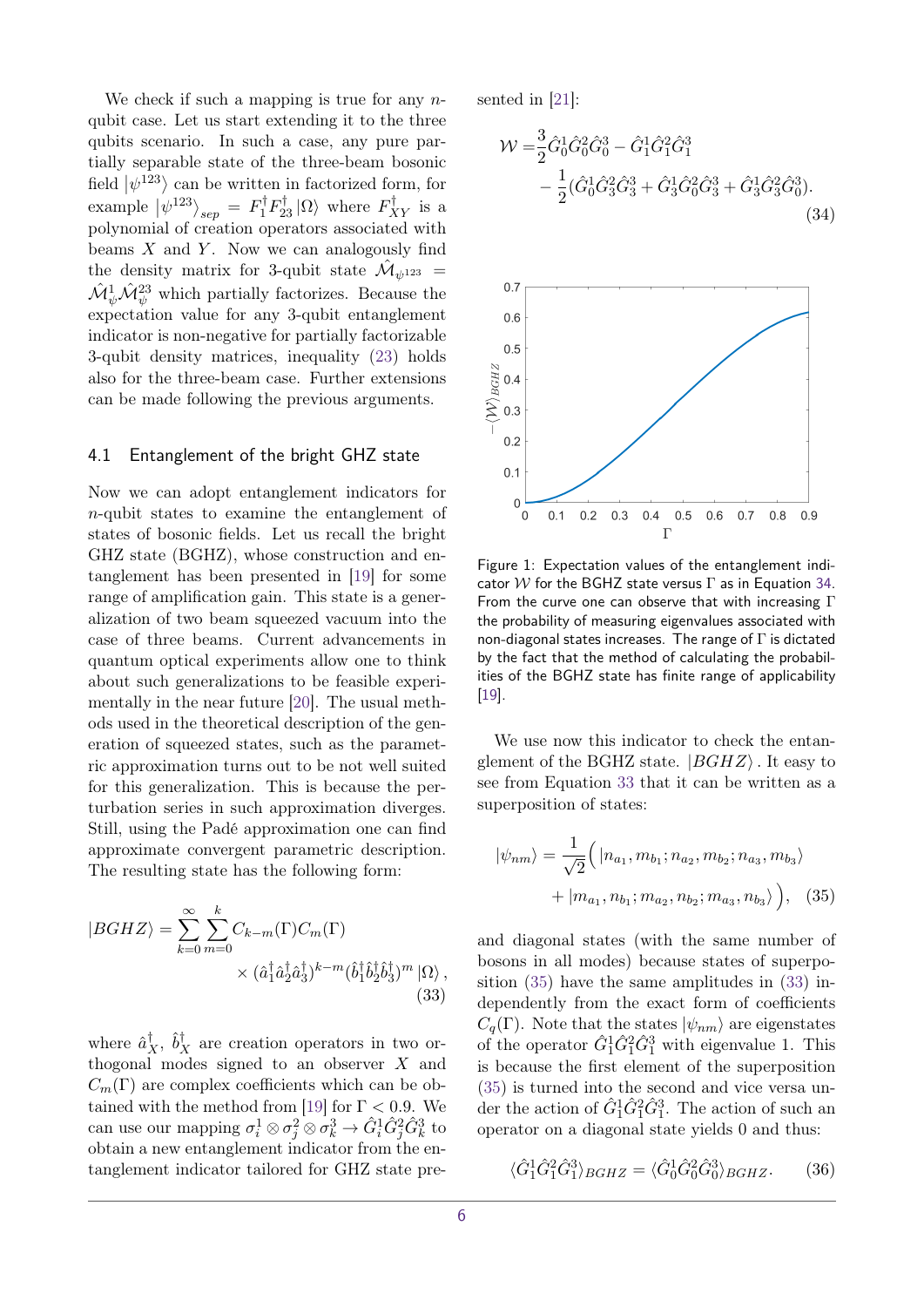An analogous equality is true for the last three terms of [\(34\)](#page-5-0) because those operators acting on  $|\psi_{nm}\rangle$  give  $(-1)^2$  and for diagonal states we get 0. As  $\langle \hat{G}_0^1 \hat{G}_0^2 \hat{G}_0^3 \rangle_{BGHZ}$  is simply the probability of observing result corresponding to non-diagonal states and it is always grater than 0 for the BGHZ state for any  $\Gamma > 0$ . As a consequence:

$$
\langle \mathcal{W} \rangle_{BGHZ} = -\langle \hat{G}_0^1 \hat{G}_0^2 \hat{G}_0^3 \rangle_{BGHZ} < 0. \tag{37}
$$

From that follows that for any  $\Gamma$  the state  $|BGHZ\rangle$  is entangled. Fig. [1](#page-5-3) presents  $-\langle W \rangle_{BGHZ}$  versus Γ. We note that for terms of the BGHZ state with a fixed number of bosons per party *k*, the ratio between the number of diagonal states present in the superposition and the number of non-diagonal states drops to 0 also for even *k*. Moreover, because  $\langle \hat{G}_0^1 \hat{G}_0^2 \hat{G}_0^3 \rangle_{BGHZ}$ increases when  $\Gamma$  increases, based on Fig. [34,](#page-5-0) the probability of observing eigenvalues corresponding to diagonal states decreases. This is valid at least in the range where we performed calculations. Thus, the probability distribution has no tendency to concentrate at the diagonal states with growing  $\Gamma$  as having corresponding eigenvalue 0 would indicate otherwise nonincreasing pattern on the curve. However, as terms with greater photon numbers are generated by the same Hamiltonian such behaviour should be rather preserved also for  $\Gamma > 0.9$ . Thus, the probability of obtaining a result corresponding to a diagonal state, namely  $P(d|BGHZ)$  =  $1 - \langle \hat{G}_0^1 \hat{G}_0^2 \hat{G}_0^3 \rangle_{BGHZ}$ , seems to decrease with growing  $\Gamma$  for any of its values and converge to 0, as the number of terms whose amplitudes have a relevant magnitude for the outcomes grows, while the diagonal terms become a minority among them and this effect is not countered by the concentration of probability distribution at the diagonal states. Thus, for  $\Gamma \to \infty$  the expectation value of  $W$  should converge to the value of the 3-qubit case, namely -1.

#### 4.2 Necessary and sufficient condition to detect entanglement for a state of  $2 \times 2$  modes using operators  $\hat{G}_i$

A family of conditions for Pauli observables for two qubits which together form a necessary and sufficient condition for entanglement has been proposed in [\[22\]](#page-10-21). It was adapted to the case of Stokes operators in [\[18\]](#page-10-17) using a mapping that has inspired our work. Using the analogous mapping between qubit conditions and the studied case, shown in [\(22\)](#page-4-4), we can write a necessary and sufficient condition for *detecting* entanglement with the operators  $\hat{G}_i$  for the two party scenario. It is

<span id="page-6-0"></span>
$$
\langle \hat{G}_1^1 \hat{G}_1^2 + \hat{G}_2^1 \hat{G}_2^2 \rangle^2 + \langle \hat{G}_3^1 \hat{G}_0^2 + \hat{G}_0^1 \hat{G}_3^2 \rangle^2
$$
  
 
$$
\leq \langle \hat{G}_0^1 \hat{G}_0^2 + \hat{G}_3^1 \hat{G}_3^2 \rangle^2.
$$
 (38)

and the family of conditions which can be obtained from [\(38\)](#page-6-0) by cyclically permuting the indides 1*,* 2*,* 3 of one party or both.

We shall employ this criterion to study the entanglement of the BSV state as de-fined in Eq. [\(17\)](#page-3-1). It is easy to no- $\text{tice that} \quad \hat{G}_0^1 \hat{G}_3^2 | BSV \rangle = -\hat{G}_3^1 \hat{G}_0^2 | BSV \rangle$  and  $\hat{G}_0^1 \hat{G}_0^2 |BSV\rangle = -\hat{G}_3^1 \hat{G}_3^2 |BSV\rangle$ . Thus, we have to consider the first term of the LHS of the inequality [\(38\)](#page-6-0). One can also observe that  $\hat{G}_1^1 \hat{G}_1^2 | BSV \rangle = \hat{G}_2^1 \hat{G}_2^2 | BSV \rangle$ , because the sign part in  $\hat{G}_2^1 \hat{G}_2^2$  cancels the signs coming from  $i^2$ when acting on the BSV state. It turns out that:

$$
\hat{G}_2^1 \hat{G}_2^2 \left| \psi^{2n+1} \right\rangle = -\left| \psi^{2n+1} \right\rangle, \tag{39}
$$
\n
$$
\hat{G}_2^1 \hat{G}_2^2 \left| \psi^{2n} \right\rangle = \hat{G}_2^1 \hat{G}_2^2 \left| \psi^{2n} \right\rangle. \tag{39}
$$

$$
\hat{G}_2^1 \hat{G}_2^2 \left| \psi^{2n} \right\rangle = \hat{G}_0^1 \hat{G}_0^2 \left| \psi^{2n} \right\rangle. \tag{40}
$$

We calculate the first term in LHS of [\(38\)](#page-6-0):

$$
\langle \hat{G}_1^1 \hat{G}_1^2 + \hat{G}_2^1 \hat{G}_2^2 \rangle^2 =
$$
  
\n
$$
4 \left[ \sum_{n=0}^{\infty} \left( \frac{\tanh^{4n} \Gamma}{\cosh^4 \Gamma} - \frac{\tanh^{4n+2} \Gamma}{\cosh^4 \Gamma} \right) - \operatorname{sech} 2\Gamma \right]^2
$$
  
\n
$$
= 16 \operatorname{sech}^4(2\Gamma) \sinh^4 \Gamma.
$$
  
\n(41)

This expression is always grater than zero for  $\Gamma \neq$ 0, therefore the operators  $\hat{G}_i$  are able to detect entanglement for any  $\Gamma > 0$  in agreement to what has been showed using Stokes operators [\[18\]](#page-10-17).

### 5 Bell inequalities for the BGHZ state

In this section, we would like to show that operators  $\hat{G}_i$  can allow for detecting Bell nonclassicality. Let us introduce the modification of operators  $\hat{G}_i$ :

$$
\hat{G}_{i-} = \hat{G}_i - \sum_{n=0}^{\infty} |n, n\rangle \langle n, n|.
$$
 (42)

This modification effectively assigns the value -1 to the cases when an equal number of bosons is measured in both modes. The introduced modification of the operators makes them dichotomic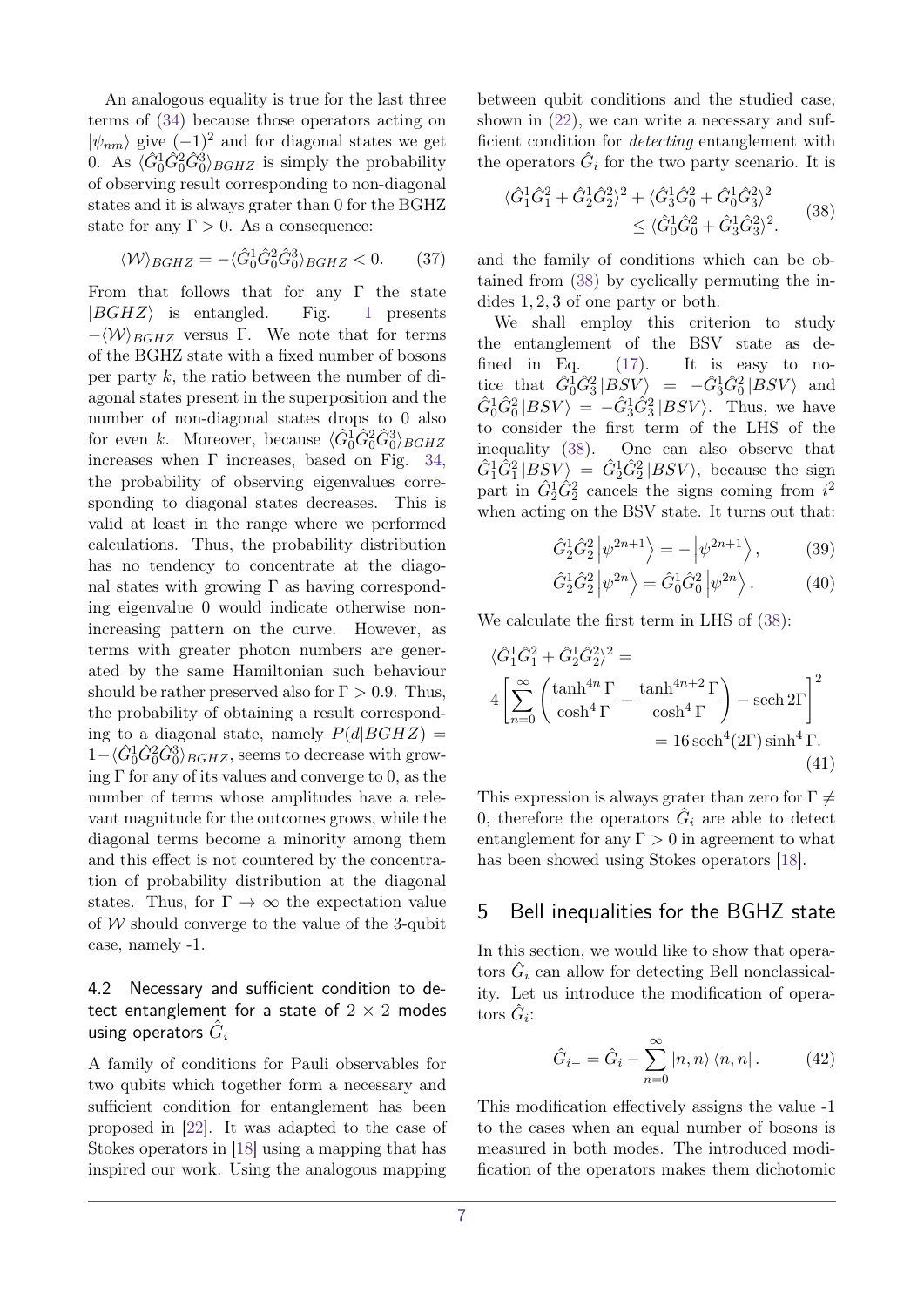observables as the Pauli matrices with the same spectrum of  $\pm 1$ . Therefore, we can write the Mermin inequality [\[23\]](#page-10-22) using the operators  $\hat{G}_{i-}^{j}$ :

$$
\begin{aligned} &|\langle G_{1-}^1(\lambda)G_{1-}^2(\lambda)G_{1-}^3(\lambda) \\ &-G_{1-}^1(\lambda)G_{2-}^2(\lambda)G_{2-}^3(\lambda) - G_{2-}^1(\lambda)G_{1-}^2(\lambda)G_{2-}^3(\lambda) \\ &-G_{2-}^1(\lambda)G_{2-}^2(\lambda)G_{1-}^3(\lambda)\rangle_{LHV}|\leq 2, \end{aligned} \tag{43}
$$

where  $\lambda$  is a local hidden variable and  $G_i^j$ <sub>i</sub>−( $\lambda$ ) are the local hidden values associated with the outcomes of measurement of operators  $\hat{G}_{i-}^{j}$ .

Now, we check whether it is possible to violate the inequality in [\(43\)](#page-7-0) with the BGHZ state. As this state always has the same configuration of the number of bosons per any party, the operators  $G_i^1$ <sub>−</sub> $G_j^2$ <sub>−</sub> $G_k^3$ <sub>−</sub> effectively reduce to:

$$
\hat{G}_{i-}^{1}\hat{G}_{j-}^{2}\hat{G}_{k-}^{3}|BGHZ_{3}\rangle = \left(\hat{G}_{i}^{1}\hat{G}_{j}^{2}\hat{G}_{k}^{3}\right) \n- \sum_{n=0}^{\infty} |\mathbf{n}\rangle \langle \mathbf{n}| \right)|BGHZ_{3}\rangle, \qquad (44)
$$

where  $|\mathbf{n}\rangle$  is the state having the same number of particles, *n*, in all the modes. Using [\(36\)](#page-5-4) one can find that:

$$
\langle \hat{G}_1^1 \_ \hat{G}_1^2 \_ \hat{G}_1^3 \_ \rangle_{BGHZ} = 1 - 2P(d|BGHZ), \tag{45}
$$

where  $P(d|BGHZ) = 1 - \langle \hat{G}_0^1 \hat{G}_0^2 \hat{G}_0^3 \rangle_{BGHZ}$ . We have used here the fact that only diagonal states contained in BGHZ are states with the same number of photons in all modes. One can also see that:

$$
\langle \hat{G}_1^1 \hat{G}_2^2 \hat{G}_2^3 \rangle_{BGHZ} = i^2 \langle \hat{G}_1^1 \hat{G}_1^2 \hat{G}_1^3 \rangle_{BGHZ} = - \langle \hat{G}_0^1 \hat{G}_0^2 \hat{G}_0^3 \rangle_{BGHZ}.
$$
(46)

and from that follows:

$$
\langle \hat{G}_1^1 \_ \hat{G}_2^2 \_ \hat{G}_2^3 \_ \rangle_{BGHZ} = - \langle \hat{G}_0^1 \hat{G}_0^2 \hat{G}_0^3 \rangle_{BGHZ} - P(d|BGHZ) = -1.
$$
\n(47)

Analogous results hold for last two terms of [\(43\)](#page-7-0), hence for the BGHZ state we get:

<span id="page-7-1"></span>
$$
4 - 2P(d|BGHZ) \le 2. \tag{48}
$$

This inequality is violated for any  $\Gamma > 0$  because  $2P(d|BGHZ) < 2$  and as it was discussed in sec-tion [4.1,](#page-5-5) and for  $\Gamma \to \infty$  we retrieve the 3-qubit case. This situation is opposite to the case where

for constructing Mermin inequality normalized Stokes operators were used [\[19\]](#page-10-18). This is in the sense that for normalized Stokes operators the range of violation is finite (Γ *<* 0*.*77) and the strongest violation is obtained for low values of Γ.

<span id="page-7-0"></span>The introduced modification allowed for violation in the whole range of Γ. Without this modification, one would get:

$$
4 - 4P(d|BGHZ) \le 2,\t(49)
$$

which is not violated for small Γ. However, in the limit of high values of Γ*,* the behaviour of this inequality does not deviate significantly from [\(48\)](#page-7-1).

#### 6 Conclusions

The quantification of nonclassical properties of bosonic fields has always played a pivotal role for the development of quantum technologies. Nowadays, the experimental techniques for counting the number of particles present in a bosonic mode open new avenues to detect and quantify several nonclassical resources [\[24,](#page-10-23) [25,](#page-11-0) [26,](#page-11-1) [27\]](#page-11-2). However, special care must be taken when generalizing some concepts formulated for fixed number of particles, to situations inherently involving undefined particle numbers, see e.g. discussion in [\[28,](#page-11-3) [29,](#page-11-4) [30,](#page-11-5) [31\]](#page-11-6). Here, we introduce a set of new Stokes-like observables for two modes of a bosonic field, which turns out to be a representation of  $\mathfrak{su}(2)$  algebra. Using these operators we construct a generalization of the Peres-Mermin square for a four-modes bosonic field, which allows to observe contextuality for states with an undefined number of particles. This shows that contextuality is not only a phenomenon observable for low dimensional quantum systems, and supersedes the approaches relying on the phase-space formalism [\[12,](#page-10-11) [13\]](#page-10-12). Particle-counting detection allows to extend the results to massive bosonic fields beyond the optical ones. Our generalization is not state independent, and the restriction to a single-boson excitation per party retrieves the original formulation of the Peres-Mermin square.

We also present a mapping of *n*-qubit entanglement indicators to entanglement indicators for bosonic fields, which uses the Pauli-like obervables, which enter our Peres-Mermin square. This allows us e.g. to show that a Bright GHZ state,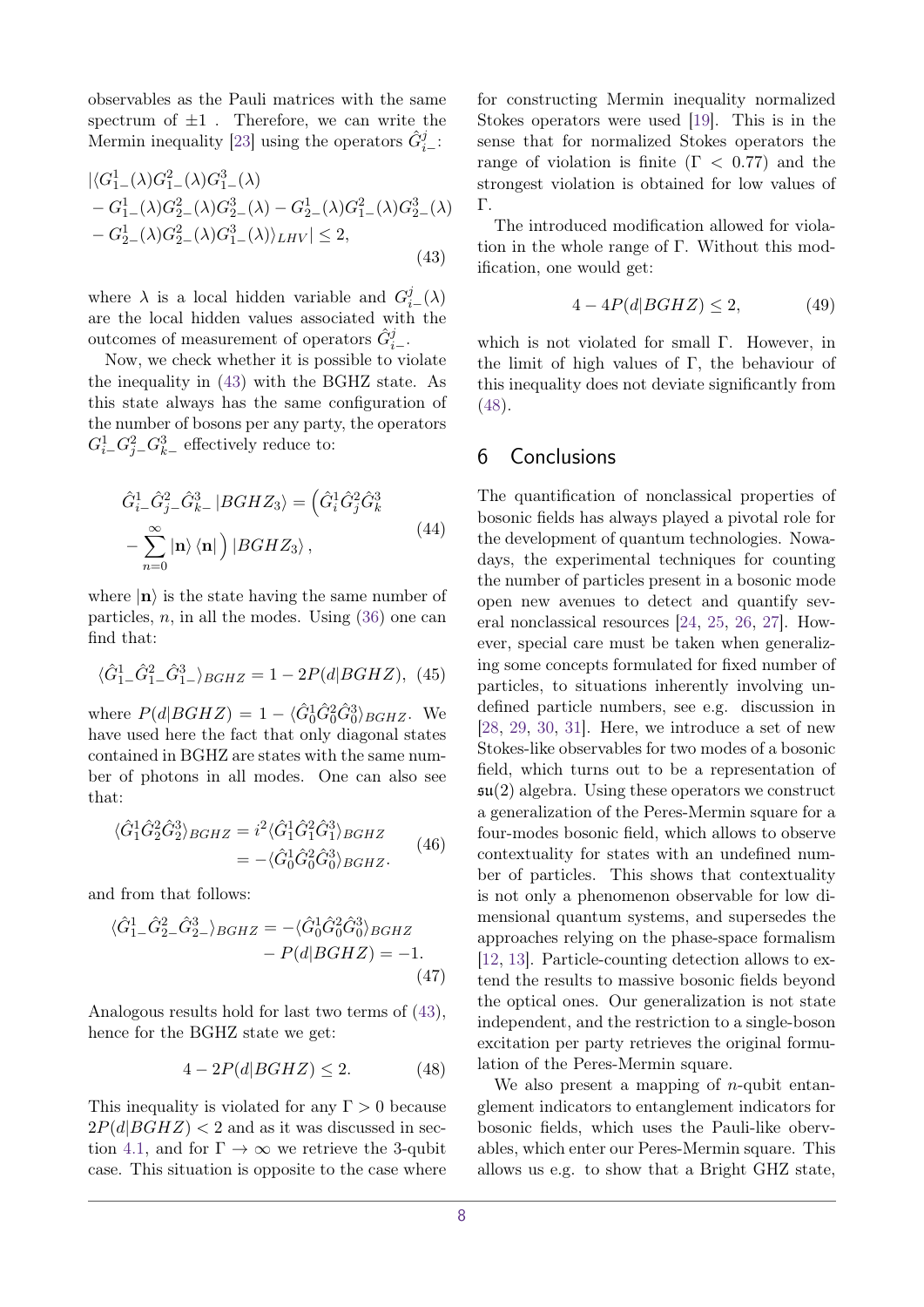a parametric process involving multiple emission to triple of polarization correlated photons, is entangled for any brightness. We also provide a necessary and sufficient criterion for four mode states, which allows to detect entanglement with the Pauli-like observables. Its efficiency is shown for the  $2\times 2$  bright squeezed vacuum state. Lastly, we show a violation of the Bell inequality, based on the operators that we have introduced, for the Bright GHZ state in the whole range of the amplification gain. For all the three studied quantifiers of the nonclassicalicality of a field, we have observed that the results obtained for qubits can be recovered once one considers states with one particle in each beam heading to each detection station. Note that, the previous generalizations of the Pauli formalism in an optical context, in form of standard Stokes operators, and normalized Stokes operators, see e.g. [\[32\]](#page-11-7), do not allow to generalize the Peres-Mermin construction.

As a final remark, we address an open question that arises from our results. How can be experimentally realized a measurement of such observables? Conceptually, the measurement of  $\hat{G}_3$ , the last operator from proposed set, does not pose any difficulty, however measuring the another two operators seems to involve a highly nontrivial experimental procedure. This question may be of great significance for observing nonclassical aspects of quantum optical fields for macroscopic states as those observables seem to be optimal for this kind of states. Thus, this construction can stimulate advancements in experimental methods in quantum optics. Once it will be achieved, we forecast that such a strategy can also be fruitful to quantify the nonclassicality of other bosonic fields, such as many-body systems of massive particle composing Bose Einstein condensate [\[27\]](#page-11-2). Another interesting task is to operationally construct a generalization of the proposed scheme to also cover optical realizations of generalized Gell-Mann observables. This would involve multiport beamsplitters [\[33\]](#page-11-8).

#### Acknowledgements

This work is supported by Foundation for Polish Science (FNP), IRAP project ICTQT, contract no. 2018/MAB/5, co-financed by EU Smart Growth Operational Programme. AM is supported by (Polish) National Science Center (NCN): MINIATURA DEC-2020/04/X/ST2/01794.

## <span id="page-8-0"></span>A Anticomutation and commutation relations

Firstly, let us check if  $\{\hat{G}_1, \hat{G}_3\} = 0$ . This can be verified by acting with  $\hat{G}_1 \hat{G}_3$  and  $\hat{G}_3 \hat{G}_1$  on the basis vectors  $|n, m\rangle$  and  $|m, n\rangle$  for  $n > m$ . Knowing that  $\hat{G}_1$  swaps modes and that states  $|n,m\rangle(|m,n\rangle)$  are eigenvectors of  $\hat{G}_3$  with eigenvalue 1(-1) we get for  $|n,m\rangle$ :

$$
\hat{G}_1 \hat{G}_3 |n, m\rangle = \hat{G}_1 |n, m\rangle = |m, n\rangle ,
$$
  

$$
\hat{G}_3 \hat{G}_1 |n, m\rangle = \hat{G}_3 |m, n\rangle = -|m, n\rangle ,
$$

and for  $|mn\rangle$ 

$$
\hat{G}_1 \hat{G}_3 |mn\rangle = -\hat{G}_1 |mn\rangle = -|nm\rangle ,\n\hat{G}_3 \hat{G}_1 |mn\rangle = \hat{G}_3 |nm\rangle = |nm\rangle .
$$

Because diagonal states have eigenvalue 0 for both those operators, we have  $\hat{G}_3 \hat{G}_1 = -\hat{G}_1 \hat{G}_3$ and thus, the anticommutation relation is fulfilled.

Now let us check if  $\{\hat{G}_1, \hat{G}_2\} = 0$ . One can observe that  $\hat{G}_2 = -i\hat{G}_3\hat{G}_1$  and so we have:

$$
\hat{G}_2\hat{G}_1 = -i\hat{G}_3\hat{G}_1\hat{G}_1 = -i\hat{G}_3\hat{G}_0 = -i\hat{G}_3,
$$
  
\n
$$
\hat{G}_1\hat{G}_2 = -i\hat{G}_1\hat{G}_3\hat{G}_1 = -i\hat{G}_1(-\hat{G}_1\hat{G}_3)
$$
  
\n
$$
= i\hat{G}_0\hat{G}_3 = i\hat{G}_0\hat{G}_3.
$$

In the previous expression, we have used the fact that  $\hat{G}_1^2 = \hat{G}_0$  which is easily seen form the fact that flipping modes two times does not change a state. We have also used that  $\hat{G}_0 \hat{G}_i = \hat{G}_i \hat{G}_0 = \hat{G}_i$ which follows from that  $\hat{G}_0$  has a common zero eigenvalue for diagonal states with any  $\hat{G}_i$  and it has eigenvalue 1 for other states (this also shows that  $\hat{G}_0$  commutes with any  $\hat{G}_i$ ). As a result, we obtain  $\{\hat{G}_1, \hat{G}_2\} = 0$ 

Now we check if  $\{\hat{G}_2, \hat{G}_3\} = 0$ . Using the fact that  $\hat{G}_3^2 = \hat{G}_0$  we get:

$$
\hat{G}_2 \hat{G}_3 = -i \hat{G}_3 \hat{G}_1 \hat{G}_3 = -i \hat{G}_3 (-\hat{G}_3 \hat{G}_1) = i \hat{G}_0 \hat{G}_1, \n\hat{G}_3 \hat{G}_2 = -i \hat{G}_3 \hat{G}_3 \hat{G}_1 = -i \hat{G}_0 \hat{G}_1 = -i \hat{G}_1.
$$

Thus, the anticommutation relation under consideration holds.

Lastly, we check if  $\hat{G}_2^2 = \hat{G}_0$ :

$$
\hat{G}_2^2 = -i\hat{G}_3\hat{G}_1(-i\hat{G}_3\hat{G}_1) = -\hat{G}_3\hat{G}_1\hat{G}_3\hat{G}_1 \n= \hat{G}_3\hat{G}_3\hat{G}_1\hat{G}_1 = \hat{G}_0^2 = \hat{G}_0.
$$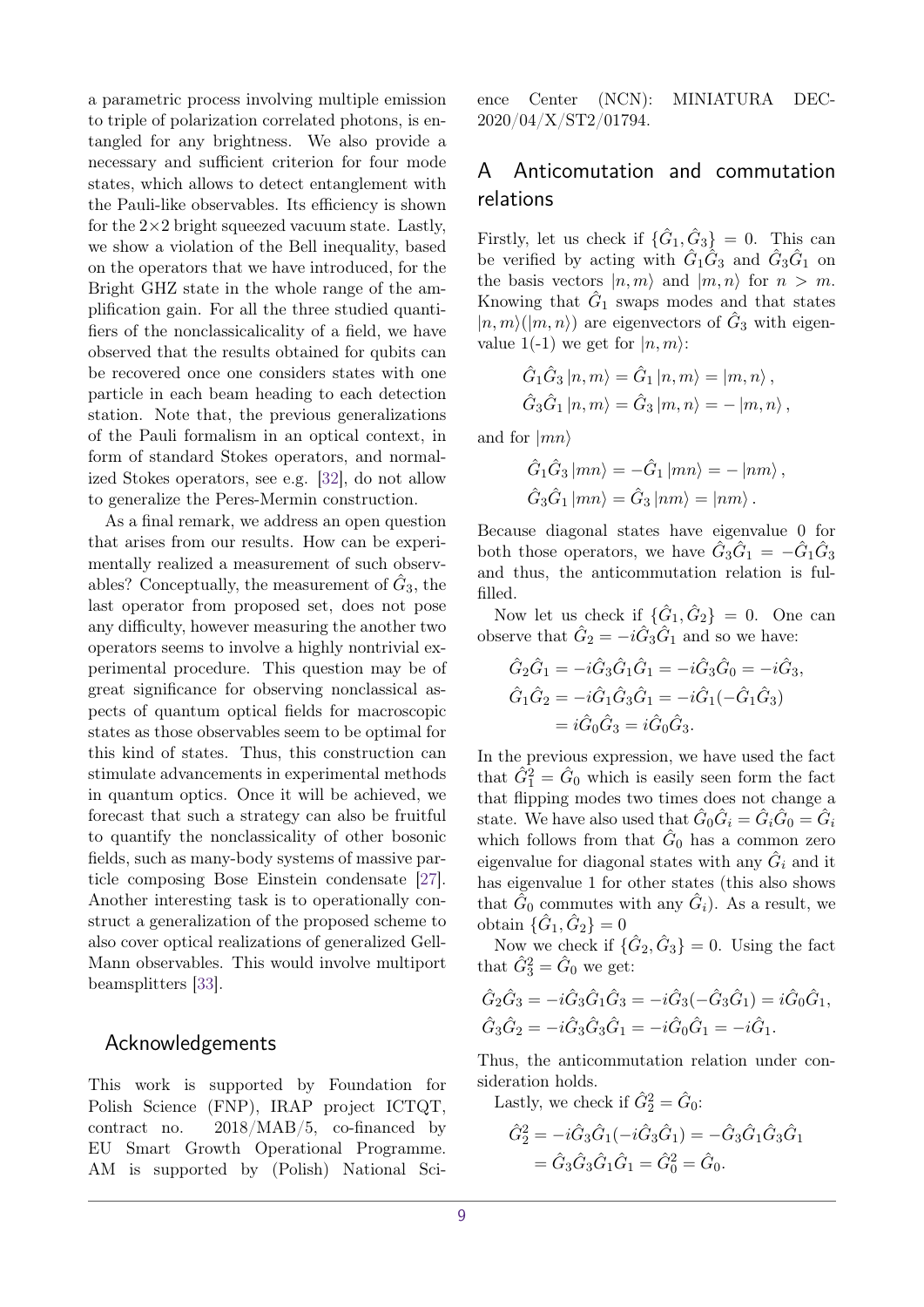Taking all these relations together, we have:

$$
\{\hat{G}_i, \hat{G}_j\} = 2\delta_{ij}\hat{G}_0.
$$

Let us now check the commutation relations. We start with  $[\hat{G}_3, \hat{G}_1]$ . Using the anticomutation relations, previously proved, we have:

$$
\hat{G}_3 \hat{G}_1 - \hat{G}_1 \hat{G}_3 = 2 \hat{G}_3 \hat{G}_1 = 2i \hat{G}_2, \qquad (1)
$$

where the last equality follows from  $\hat{G}_2$  =  $-i\hat{G}_3\hat{G}_1$ . In case of  $[\hat{G}_1, \hat{G}_2]$  we have:

$$
\hat{G}_1 \hat{G}_2 - \hat{G}_2 \hat{G}_1 = -2\hat{G}_2 \hat{G}_1 \n= 2i\hat{G}_3 \hat{G}_1 \hat{G}_1 = 2i\hat{G}_3.
$$
\n(2)

Finally, for  $[\hat{G}_2, \hat{G}_3]$  we have:

$$
\hat{G}_2 \hat{G}_3 - \hat{G}_3 \hat{G}_2 = -2\hat{G}_3 \hat{G}_2 \n= 2i\hat{G}_3 \hat{G}_3 \hat{G}_1 = 2i\hat{G}_1.
$$
\n(3)

Thus, the commutation relations for the set of operators  $\hat{G}_i$  are as follows:

$$
[\hat{G}_i, \hat{G}_j] = 2i\epsilon_{ijk}\hat{G}_k
$$
\n(4)

Adding the anticommutation relation and commutation relation, we obtain:

$$
(\hat{G}_i \hat{G}_j - \hat{G}_j \hat{G}_i) + (\hat{G}_i \hat{G}_j + \hat{G}_j \hat{G}_i)
$$
  
=  $2\hat{G}_i \hat{G}_j = 2i\epsilon_{ijk} \hat{G}_k + 2\delta_{ij} \hat{G}_0$ ,

and from this follows an analogous relation as for the Pauli matrices:

$$
\hat{G}_i \hat{G}_j = \delta_{ij} \hat{G}_0 + i \epsilon_{ijk} \hat{G}_k.
$$
 (5)

# <span id="page-9-0"></span> $\mathsf B$   $\;$  Spectrum of operators  $\hat G_i$

We can characterize the set of eigenvectors for operators  $\hat{G}_i$ . In the case of  $\hat{G}_1$  we have:

$$
\frac{1}{\sqrt{2}}(|n,m\rangle + |m,n\rangle)
$$
 for eigenvalue 1,  
\n
$$
\frac{1}{\sqrt{2}}(|n,m\rangle - |m,n\rangle)
$$
 for eigenvalue -1,  
\n
$$
|nn\rangle
$$
 for eigenvalue 0.

Let us now assume that  $n > m$ . For the operator  $\hat{G}_2$  we obtain:

$$
\frac{1}{\sqrt{2}}(|n,m\rangle + i |m,n\rangle)
$$
 for eigenvalue 1  
\n
$$
\frac{1}{\sqrt{2}}(|n,m\rangle - i |m,n\rangle)
$$
 for eigenvalue -1,  
\n
$$
|n,n\rangle
$$
 for eigenvalue 0.

Finally, for the operator  $\hat{G}_3$  we have:

| $ n,m\rangle$  | for eigenvalue $1$ , |
|----------------|----------------------|
| $ m, n\rangle$ | for eigenvalue -1,   |

$$
\begin{array}{ccc}\n\text{for eigenvalue} & \text{if} \\
\downarrow & \downarrow & \end{array}
$$

 $|n, n\rangle$  for eigenvalue 0.

Considering the three basis vectors  $|n, n\rangle$ ,  $|n, m\rangle$ ,  $|m, n\rangle$  we can write the three orthonormal eigenvectors for any of the operators, we can sum up that this set of eigenvectors characterizes all eigenvectors of  $\hat{G}_i$  and that the spectrum of operators  $\hat{G}_i$  is  $\pm 1, 0$ .

## <span id="page-9-1"></span>C Unitary transformation of modes

It can be shown that the set of operators  $\hat{S}_i$  =  $\frac{1}{2}A^{\dagger} \sigma_i A$  after unitary transformation, which is equivalent to cyclic permutation of the basis, will result in an equivalent set of operators only changing their labelling. However, the same is not true for the set of operators  $\hat{G}_i$ 

To see that, let us consider two orthonormal mutually unbiased polarization bases  $\{H, V\}$ (horizontal,vertical) and {*D, A*} (diagonal, antidiagonal) and their creation operators, respectively:  $a_H^{\dagger}$ ,  $b_V^{\dagger}$  and  $a_D^{\dagger}$   $b_J^{\dagger}$  $\hat{S}_4^{\dagger}$ . If one writes the  $\hat{S}_3^{(D)}$ 3 operator based on  $a_D^{\dagger}, b_A^{\dagger}$  one expects that this operator rewritten in the  $\{H, V\}$  basis will coincide with the operator  $\hat{S}_1^{(H)}$  based on  $a_H^{\dagger}, b_V^{\dagger}$ . We show that this is not true for operators  $\hat{G}_i$  on the basis of a counterexample.

As  $\hat{G}_i$  and  $\hat{S}_i$  coincide in the one photon subspace up to coefficient, the first nontrivial counterexample can be shown in the two-photon subspace. Let us consider  $\hat{G}_3^{(D)}$  $3^{(D)}$  restricted to two photon subspace:

$$
\hat{G}_3^{(D|2)} := |2_D, 0_A\rangle \langle 2_D, 0_A| - |0_D, 2_A\rangle \langle 0_D, 2_A|.
$$
\n(1)

After rewriting this operator in  $\{H, V\}$  basis we obtain:

$$
\hat{G}_3^{(D|2)} = -\frac{1}{\sqrt{2}} \Big( |2_H, 0_V\rangle \langle 1_H, 1_V| + |0_H, 2_V\rangle \langle 1_H, 1_V|
$$

$$
+ |1_H, 1_V\rangle \langle 2_H, 0_V| + |1_H, 1_V\rangle \langle 0_H, 2_V| \Big). \quad (2)
$$

As this operator does not coincide with  $\hat{G}_1^{(H|2)}$  $\frac{(H|2)}{1},$ the operators  $\hat{G}_i$  do not share the considered property with the operators  $\hat{S}_i$ .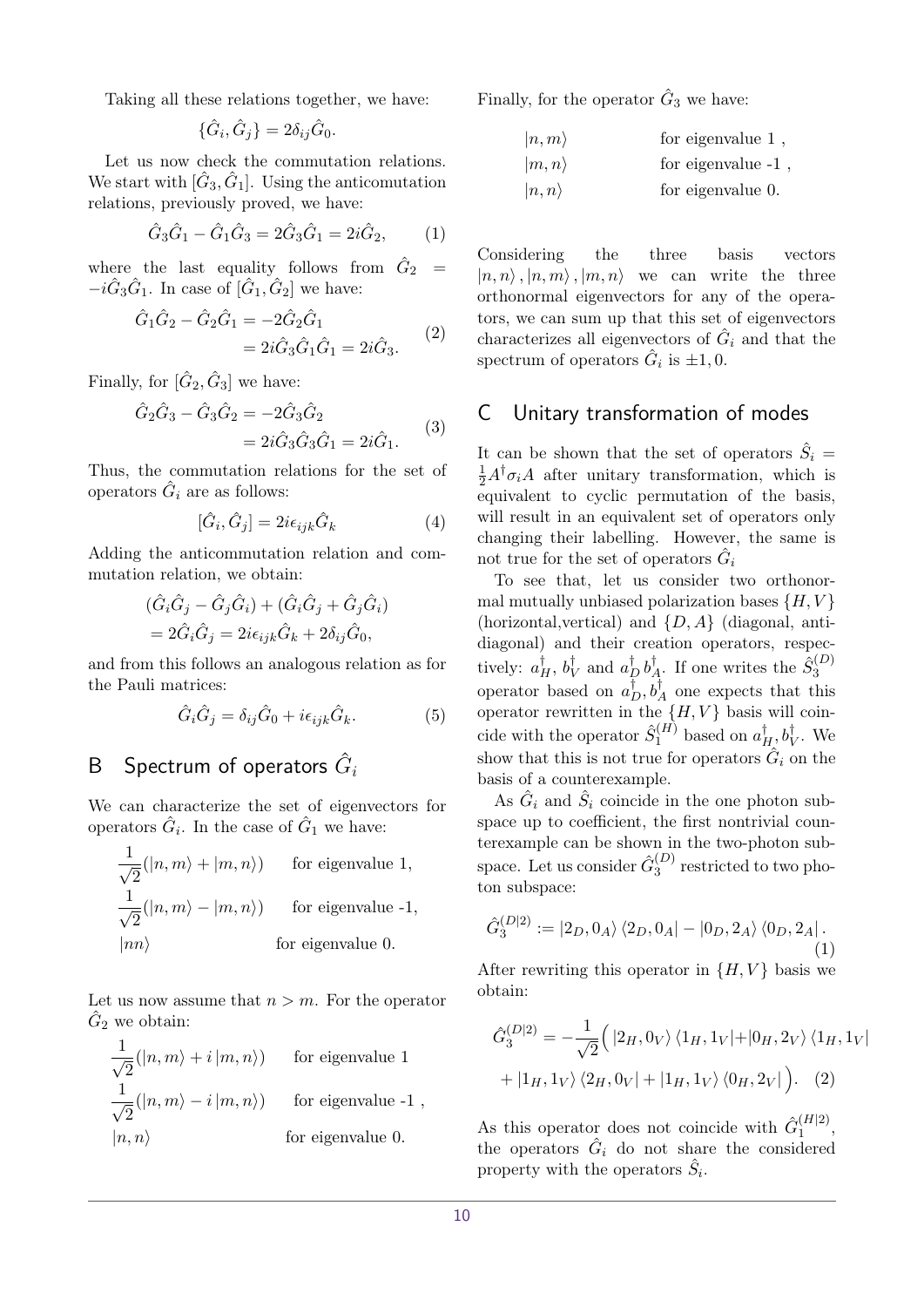## **References**

- <span id="page-10-0"></span>[1] Mark Howard, Joel Wallman, Victor Veitch, and Joseph Emerson, "Contextuality supplies the "magic" for quantum computation," Nature 510[, 351–355 \(2014\).](https://doi.org/10.1038/nature13460)
- <span id="page-10-1"></span>[2] Umesh Vazirani and Thomas Vidick, "Fully device-independent quantum key distribution," [Phys. Rev. Lett.](https://doi.org/ 10.1103/PhysRevLett.113.140501) 113, 140501 (2014).
- <span id="page-10-2"></span>[3] Vittorio Giovannetti, Seth Lloyd, and Lorenzo Maccone, "Quantum-enhanced measurements: Beating the standard quantum limit," Science 306[, 1330–1336](https://doi.org/10.1126/science.1104149) [\(2004\).](https://doi.org/10.1126/science.1104149)
- <span id="page-10-3"></span>[4] Leonard Mandel and Emil Wolf, [Optical Co](https://doi.org/10.1017/CBO9781139644105)[herence and Quantum Optics](https://doi.org/10.1017/CBO9781139644105) (Cambridge University Press, 1995).
- <span id="page-10-4"></span>[5] Jian-Wei Pan, Zeng-Bing Chen, Chao-Yang Lu, Harald Weinfurter, Anton Zeilinger, and Marek Żukowski, "Multiphoton entanglement and interferometry," [Rev. Mod. Phys.](https://doi.org/10.1103/RevModPhys.84.777) 84[, 777–838 \(2012\).](https://doi.org/10.1103/RevModPhys.84.777)
- <span id="page-10-5"></span>[6] N. David Mermin, "Hidden variables and the two theorems of John Bell," [Rev. Mod. Phys.](https://doi.org/ 10.1103/RevModPhys.65.803) 65[, 803–815 \(1993\).](https://doi.org/ 10.1103/RevModPhys.65.803)
- <span id="page-10-6"></span>[7] K. Schlichtholz, B. Woloncewicz, and M. Żukowski, "Simplified quantum optical stokes observables and Bell's theorem," (2021), [arXiv:2112.00084 \[quant-ph\]](http://arxiv.org/abs/2112.00084) .
- <span id="page-10-7"></span>[8] K Wodkiewicz and JH Eberly, "Coherent states, squeezed fluctuations, and the su (2) am su (1, 1) groups in quantum-optics applications," JOSA B 2, 458–466 (1985).
- <span id="page-10-8"></span>[9] S Kochen and EP Specker, "The problem of hidden variables in quantum mechanics," J. Math. Mech. 17, 59–87 (1967).
- <span id="page-10-9"></span>[10] Markus Michler, Harald Weinfurter, and Marek Żukowski, "Experiments towards falsification of noncontextual hidden variable theories," [Phys. Rev. Lett.](https://doi.org/10.1103/PhysRevLett.84.5457) 84, 5457–5461  $(2000).$
- <span id="page-10-10"></span>[11] Radek Lapkiewicz, Peizhe Li, Christoph Schaeff, Nathan K Langford, Sven Ramelow, Marcin Wieśniak, and Anton Zeilinger, "Experimental non-classicality of an indivisible quantum system," Nature 474, 490–493  $(2011).$
- <span id="page-10-11"></span>[12] Ali Asadian, Costantino Budroni, Frank E. S. Steinhoff, Peter Rabl, and Otfried Gühne, "Contextuality in phase space," [Phys. Rev. Lett.](https://doi.org/10.1103/PhysRevLett.114.250403) 114, 250403 (2015).
- <span id="page-10-12"></span>[13] Gerard McKeown, Matteo G. A. Paris, and Mauro Paternostro, "Testing quantum contextuality of continuous-variable states," Phys. Rev. A 83[, 062105 \(2011\).](https://doi.org/ 10.1103/PhysRevA.83.062105)
- <span id="page-10-13"></span>[14] Asher Peres, "Incompatible results of quantum measurements," [Physics Letters A](https://doi.org/ https://doi.org/10.1016/0375-9601(90)90172-K) 151, [107–108 \(1990\).](https://doi.org/ https://doi.org/10.1016/0375-9601(90)90172-K)
- <span id="page-10-14"></span>[15] N. David Mermin, "Simple unified form for the major no-hidden-variables theorems," Phys. Rev. Lett. 65[, 3373–3376 \(1990\).](https://doi.org/10.1103/PhysRevLett.65.3373)
- <span id="page-10-15"></span>[16] Adán Cabello, "Experimentally testable state-independent quantum contextuality," [Phys. Rev. Lett.](https://doi.org/ 10.1103/PhysRevLett.101.210401) 101, 210401 (2008).
- <span id="page-10-16"></span>[17] Marek Żukowski, Wiesław Laskowski, and Marcin Wieśniak, "Normalized Stokes operators for polarization correlations of entangled optical fields," [Phys. Rev. A](https://doi.org/10.1103/PhysRevA.95.042113) 95, 042113 [\(2017\).](https://doi.org/10.1103/PhysRevA.95.042113)
- <span id="page-10-17"></span>[18] Junghee Ryu, Bianka Woloncewicz, Marcin Marciniak, Marcin Wieśniak, and Marek Żukowski, "General mapping of multiqudit entanglement conditions to nonseparability indicators for quantum-optical fields," [Phys.](https://doi.org/ 10.1103/PhysRevResearch.1.032041) Rev. Research 1[, 032041 \(2019\).](https://doi.org/ 10.1103/PhysRevResearch.1.032041)
- <span id="page-10-18"></span>[19] Konrad Schlichtholz, Bianka Woloncewicz, and Marek Żukowski, "Nonclassicality of bright Greenberger-Horne-Zeilinger–like radiation of an optical parametric source," Phys. Rev. A 103[, 042226 \(2021\).](https://doi.org/10.1103/PhysRevA.103.042226)
- <span id="page-10-19"></span>[20] C. W. Sandbo Chang, Carlos Sabín, P. Forn-Díaz, Fernando Quijandría, A. M. Vadiraj, I. Nsanzineza, G. Johansson, and C. M. Wilson, "Observation of three-photon spontaneous parametric down-conversion in a superconducting parametric cavity," [Phys.](https://doi.org/ 10.1103/PhysRevX.10.011011) Rev. X 10[, 011011 \(2020\).](https://doi.org/ 10.1103/PhysRevX.10.011011)
- <span id="page-10-20"></span>[21] Géza Tóth and Otfried Gühne, "Detecting genuine multipartite entanglement with two local measurements," [Phys. Rev. Lett.](https://doi.org/10.1103/PhysRevLett.94.060501) 94, [060501 \(2005\).](https://doi.org/10.1103/PhysRevLett.94.060501)
- <span id="page-10-21"></span>[22] Sixia Yu, Jian-Wei Pan, Zeng-Bing Chen, and Yong-De Zhang, "Comprehensive test of entanglement for two-level systems via the indeterminacy relationship," [Phys. Rev.](https://doi.org/10.1103/PhysRevLett.91.217903) Lett. 91[, 217903 \(2003\).](https://doi.org/10.1103/PhysRevLett.91.217903)
- <span id="page-10-22"></span>[23] N. David Mermin, "Extreme quantum entanglement in a superposition of macroscopically distinct states," [Phys. Rev. Lett.](https://doi.org/10.1103/PhysRevLett.65.1838) 65, [1838–1840 \(1990\).](https://doi.org/10.1103/PhysRevLett.65.1838)
- <span id="page-10-23"></span>[24] Adrian J. Menssen, Alex E. Jones, Benjamin J. Metcalf, Malte C. Tichy, Ste-